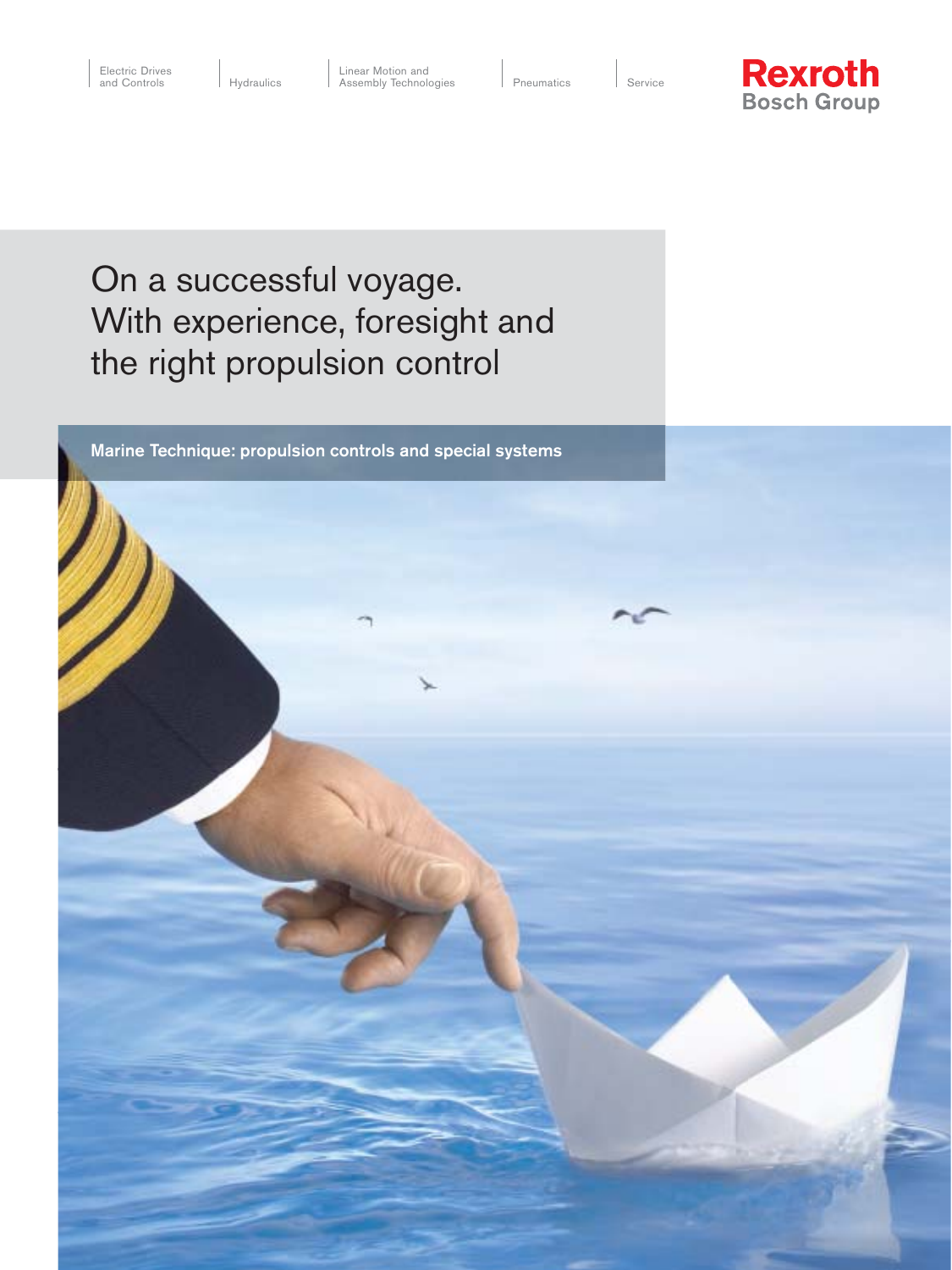# For each type of vessel. On all waterways. Bon voyage

As an experienced original equipment manufacturer we provide controls for engines, clutches, gears, jet propulsions and controllable pitch propellers, on which the shipbuilding industry as well as owners, ship-owning companies and shipyards rely.

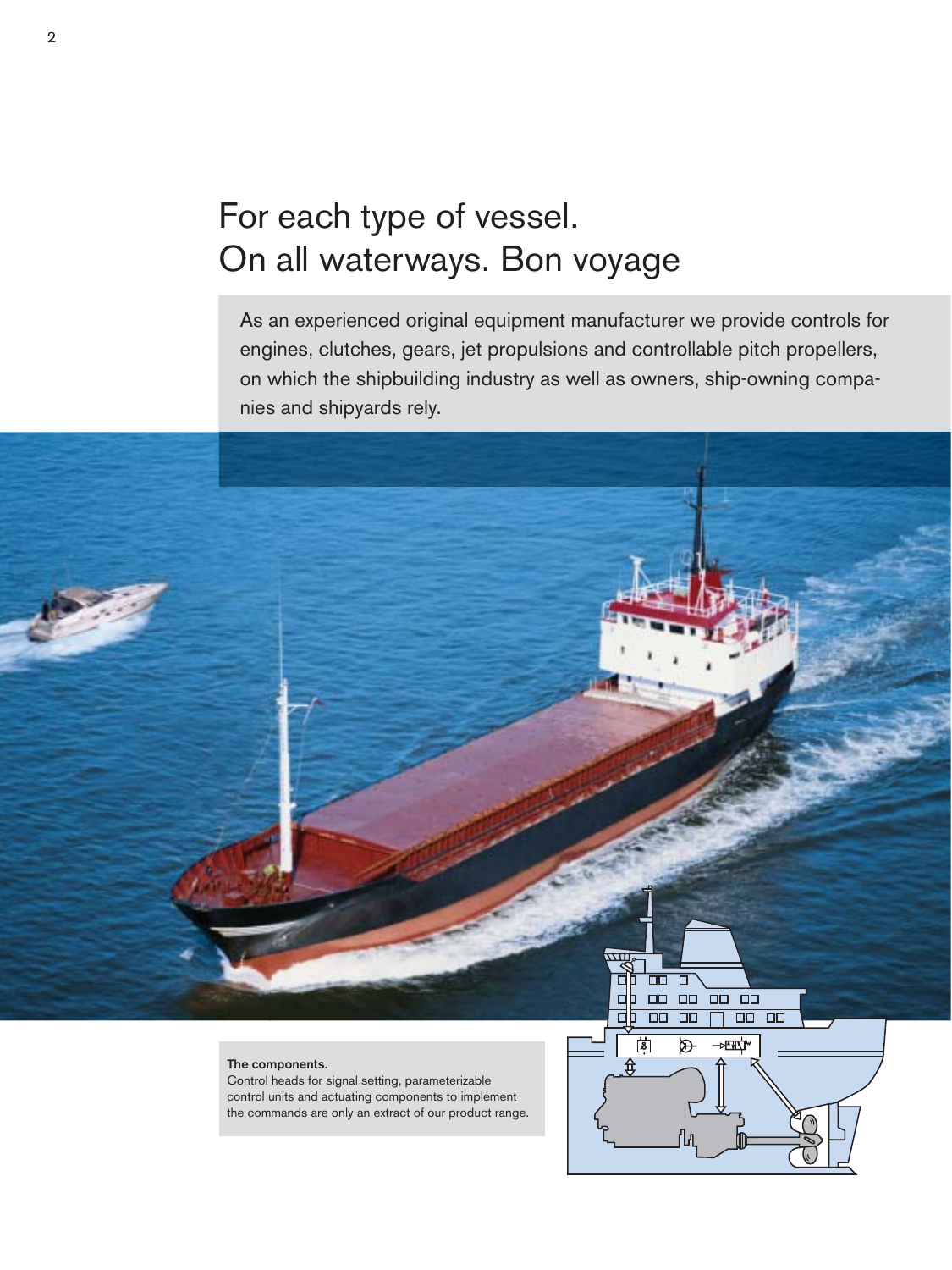Individually configurable controls adapted to the respective propulsion and ship type with pneumatic, electropneumatic and electronic components.

### Innovations and system competence

By pioneering innovations and an approved system competence we have been setting new trends in the field of professional control technology for ship propulsions for more than 5 decades − worldwide successful in application and present on all seas.

Today we provide an extensive range of components and systems for pneumatic and electronic controls of ship propulsions. It enables us to offer the ideal solution for the most different applications.

Besides the pool of experience in approved application it is the close and constructive cooperation with engine, gear and propeller



manufacturers which constitutes the high performance standard of our supply. With a product range fulfilling all requirements of a modern ship operation with regard to technology, functionality and economic efficiency on the highest level.



System competence

Application know-how

Pioneering technologies

Best-in-class components

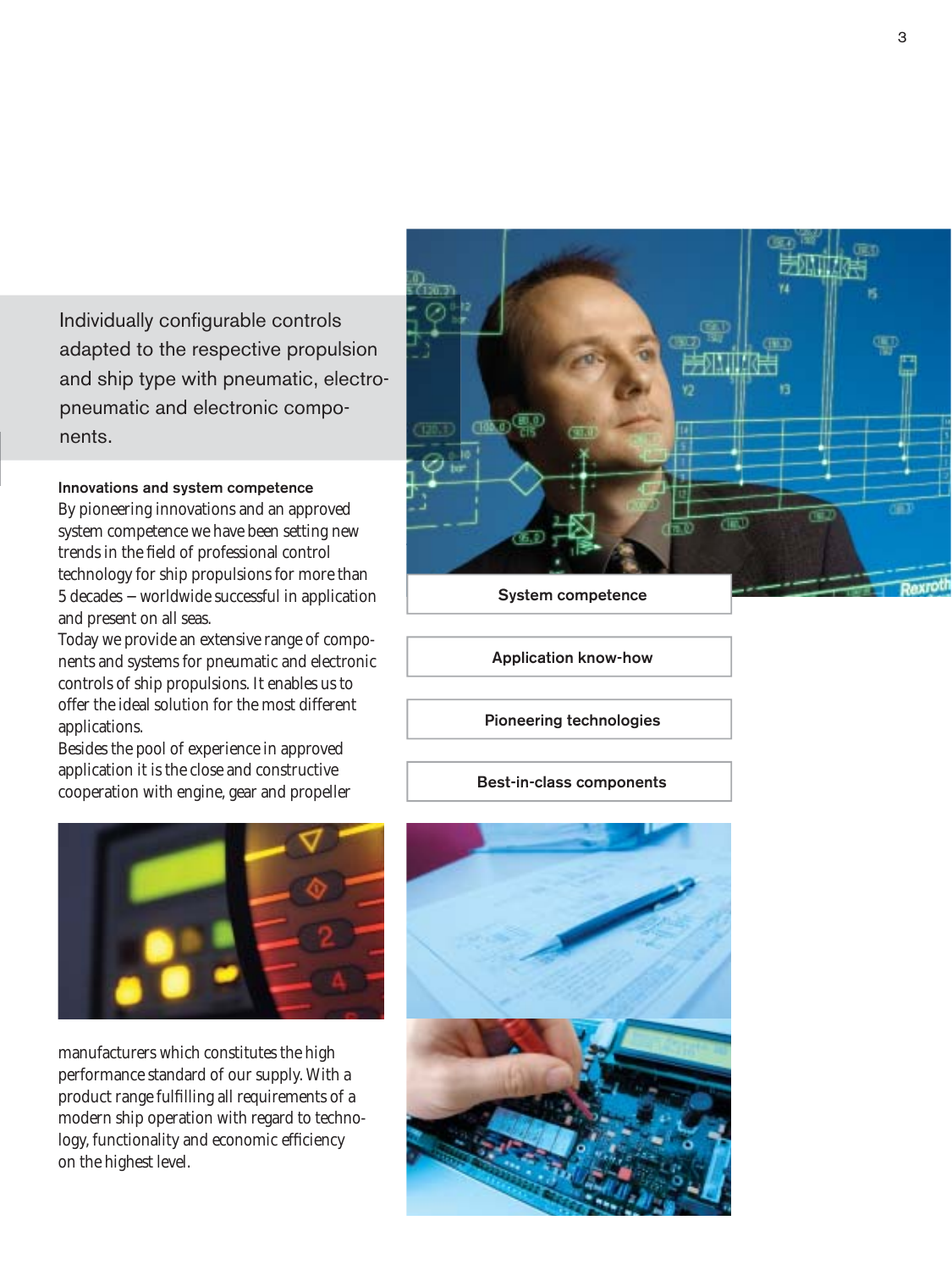Pneumatics − not only a big tradition

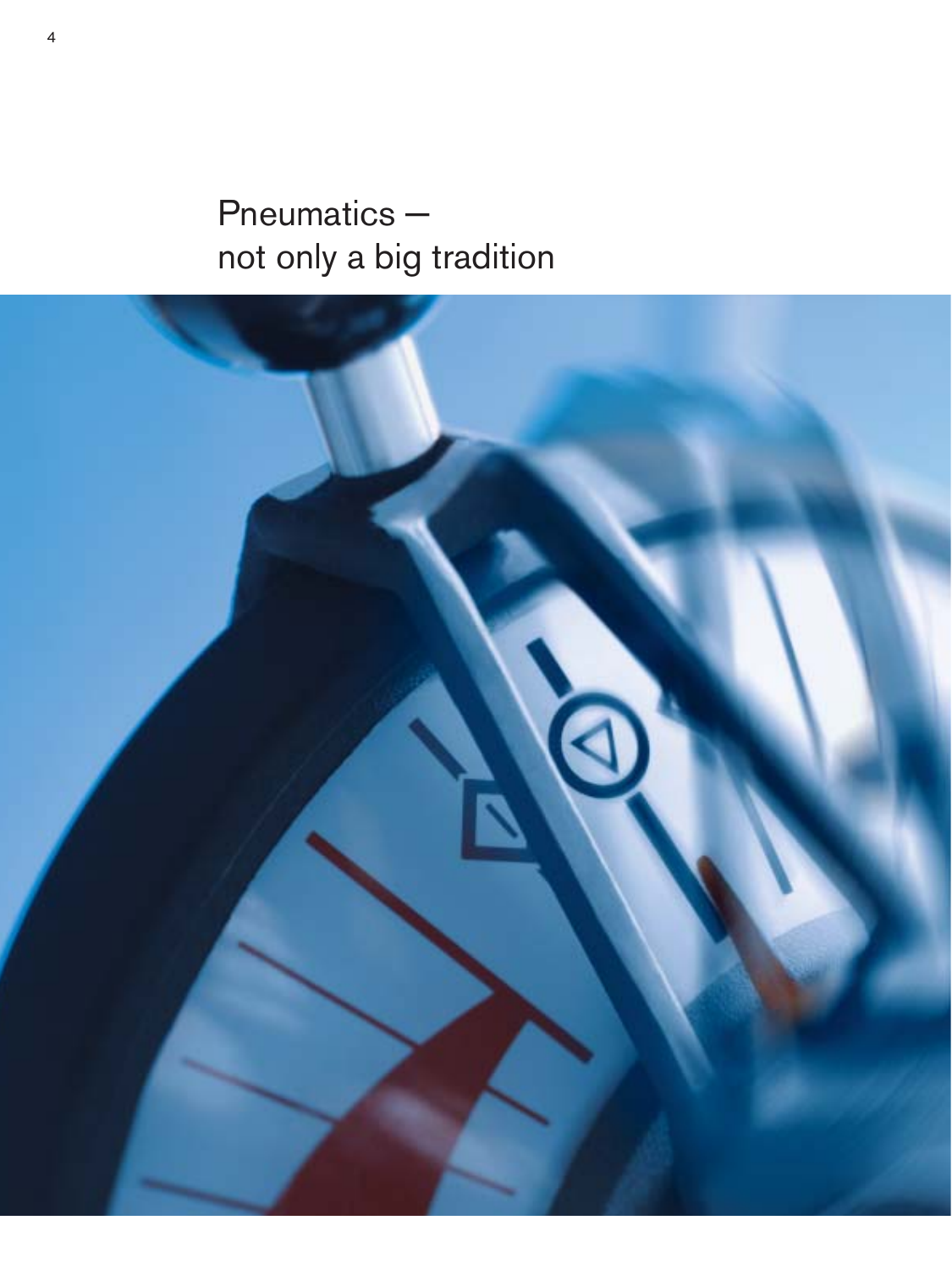### The sensitive way of powerful controlling

The pneumatic control of ship propulsions has a long tradition. Until today it is the appropriate application technology in particular for the control of large and medium engines. The components control heads and regulating valves, working logic valves, actuators, cylinders and electropneumatic converters can be individually configured in systems. They offer a robust, reliable, precise and sensitive control of ship propulsion systems of any type and size.





Whether sailing school ship, modern cargo ship, fast yacht or robust work boat − our diversified product range of systems and single components opens a broad spectrum of applications and offers uncompromising reliability. Yesterday as today.





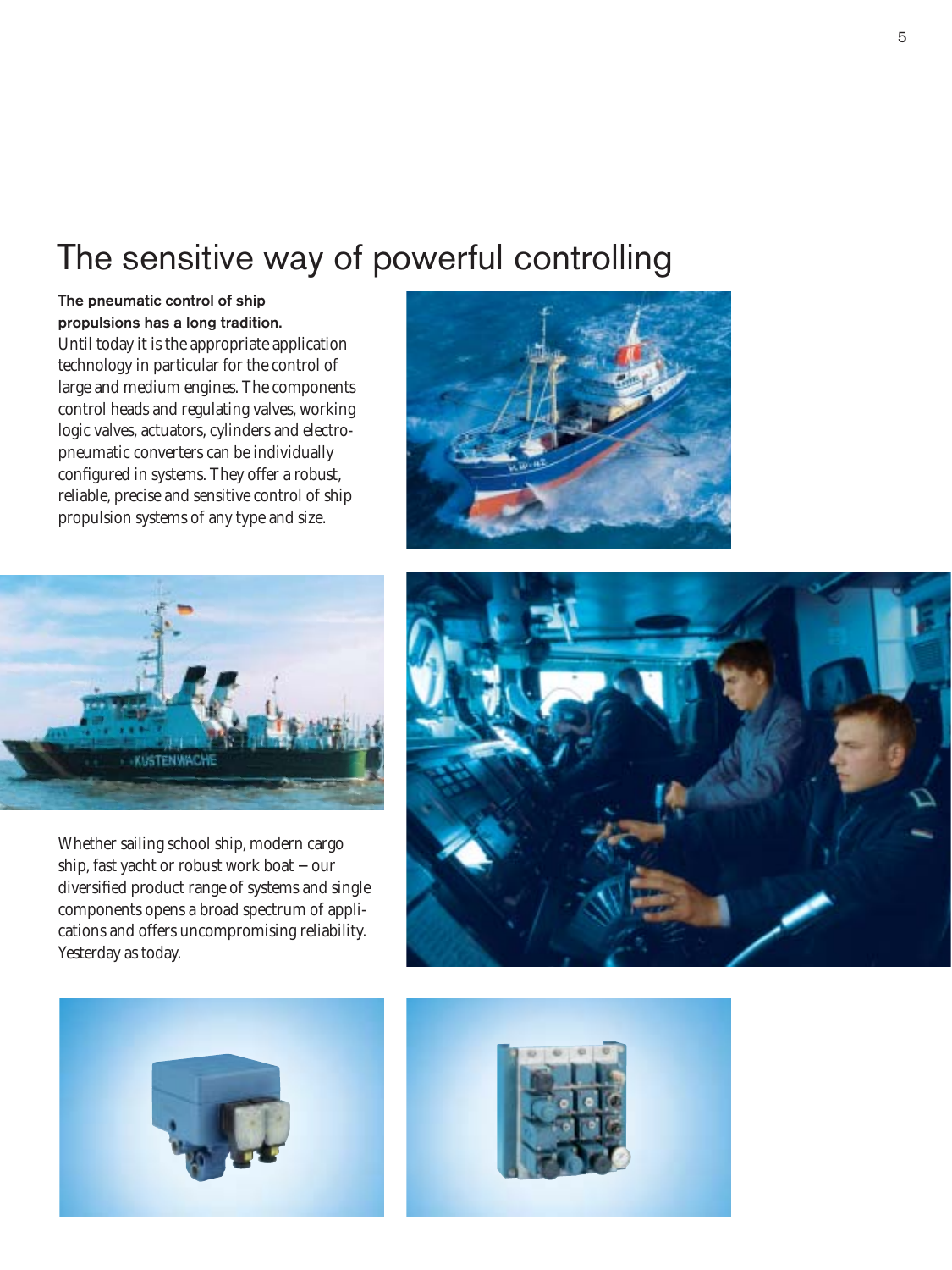# The electronic concept: Marex OS II. Open for every challenge

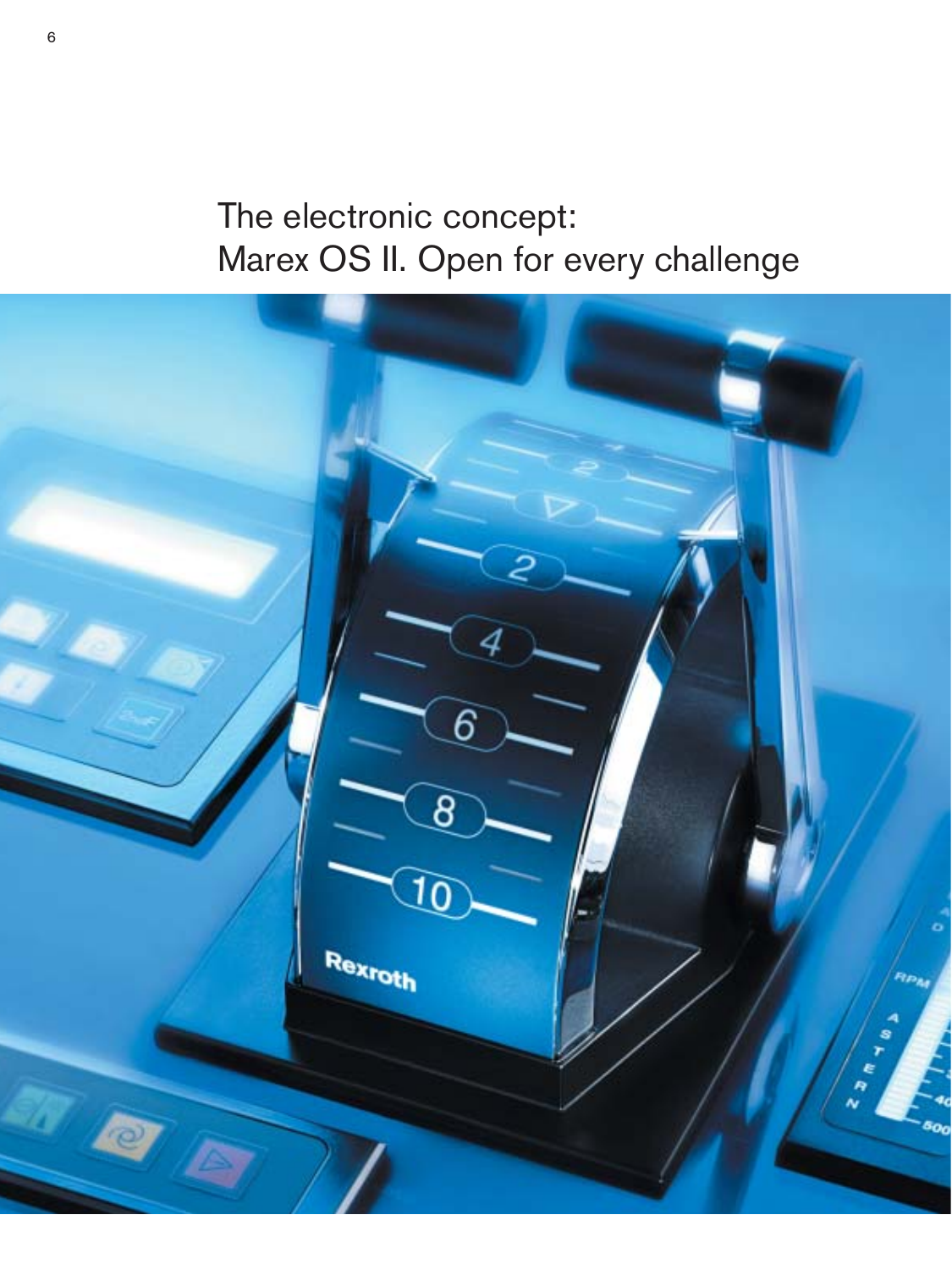## At home on all seas of the world. Intelligent and flexible



Marex OS II is the advancement of our approved control components. It provides a solution with all professional options for the most different types of vessels. New technologies and materials and the integration of bus-capable electronics opened more and more fields of application to our controls

for ship propulsions. In this way we have developed from the manufacturer of classic control systems based on pneumatics to a provider of electronic propulsion controls. In case of Marex OS II the hardware is realizable with a few modularly structured control components.







#### Data transfer is carried out via CAN bus.

An intelligent software with parameter adjustments allows an individual adaptation to the most varying ship propulsions. In a parallel way it facilitates the commissioning and creates new possibilities of diagnosis also by data transfer. Marex OS II stands for "Open System" and is an advancement of Marex OS. Due to the high grade of modularity, the remote control can be adapted to the particularities of the propulsion system even better and more accurately.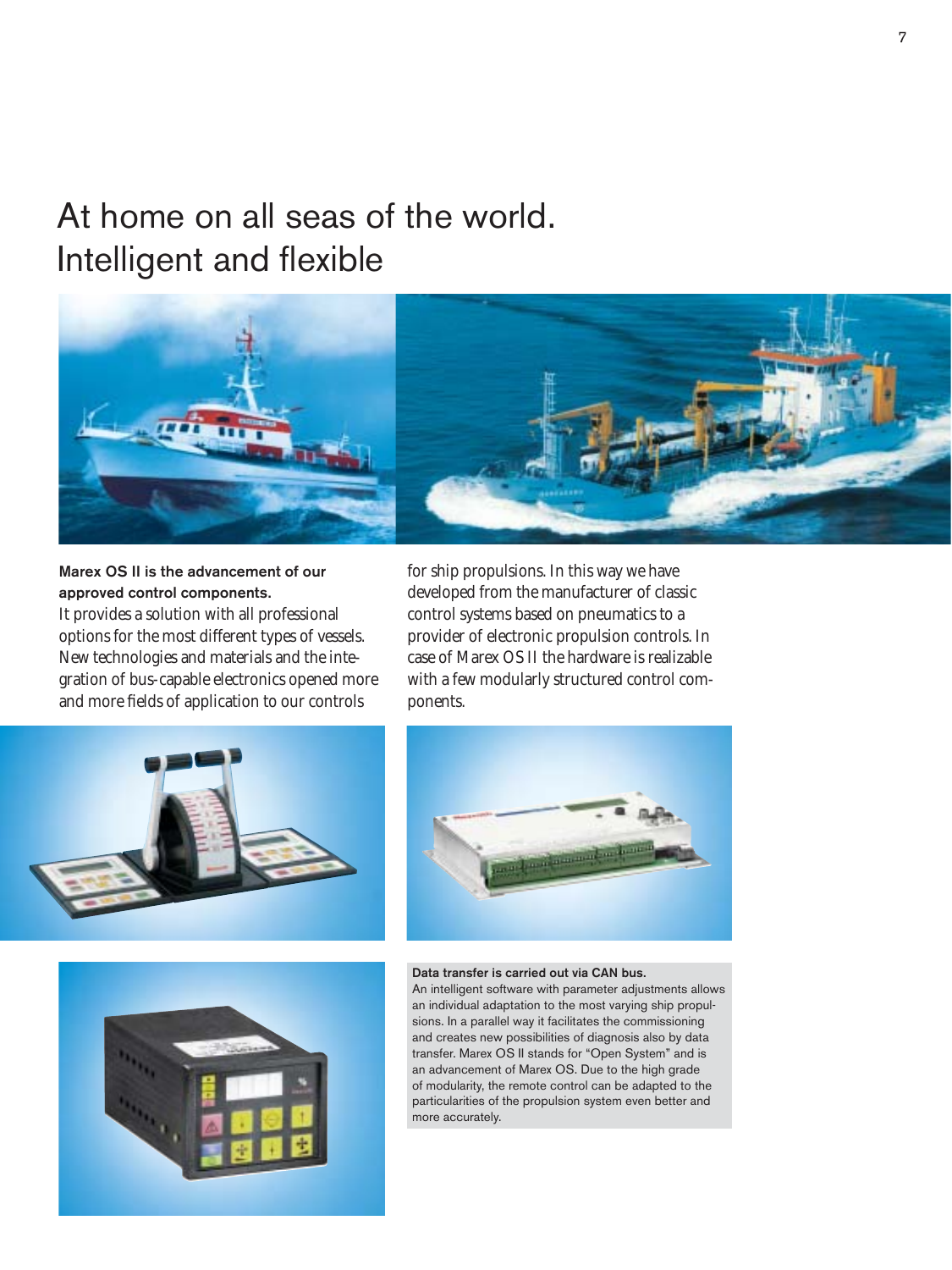# A little smaller, but equally comfortable

Marex OS II-plus (Mini-Marex)







Professional control technology all around − compact and elegant

Marex OS II-plus, successor of Mini-Marex, is the consequent advancement of the Marex OS controls, which have been applied with success in professional shipbuilding. On the basis of the latest microprocessor technology with CAN bus architecture they are in a cost-effective way aligned to the necessary functions of yachts and work boats.

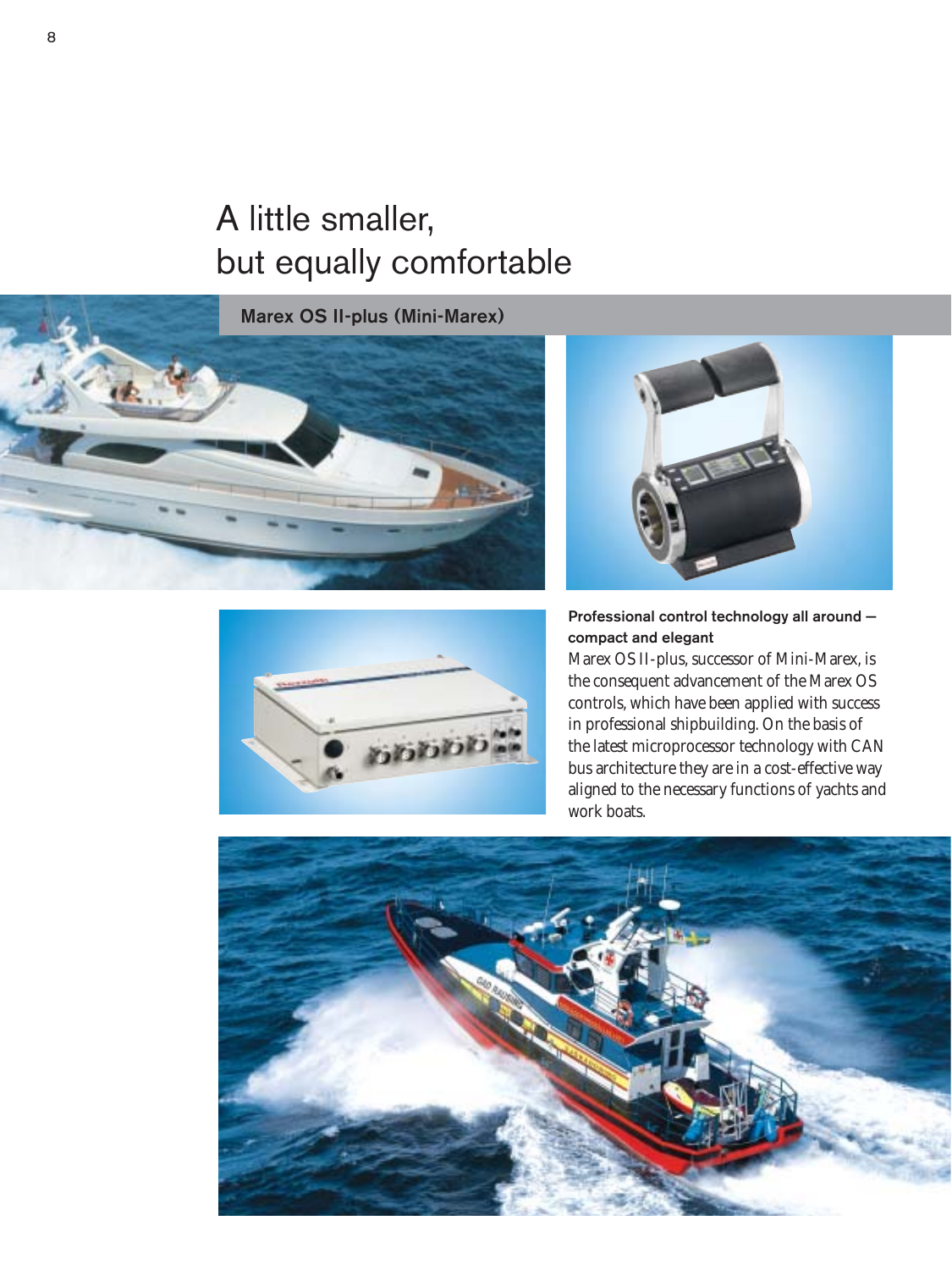## High-tech for "Small Boats"

### Marex SB



### Electronic control with modern comfort at moderate costs

By Marex SB we offer a compact electronic remote control for electrically or electromechanically controlled propulsions which can be realized in an especially cost-effective way. Besides the application in new buildings the Marex SB is particularly suitable to retrofit mechanical controls in smaller yachts and work boats.



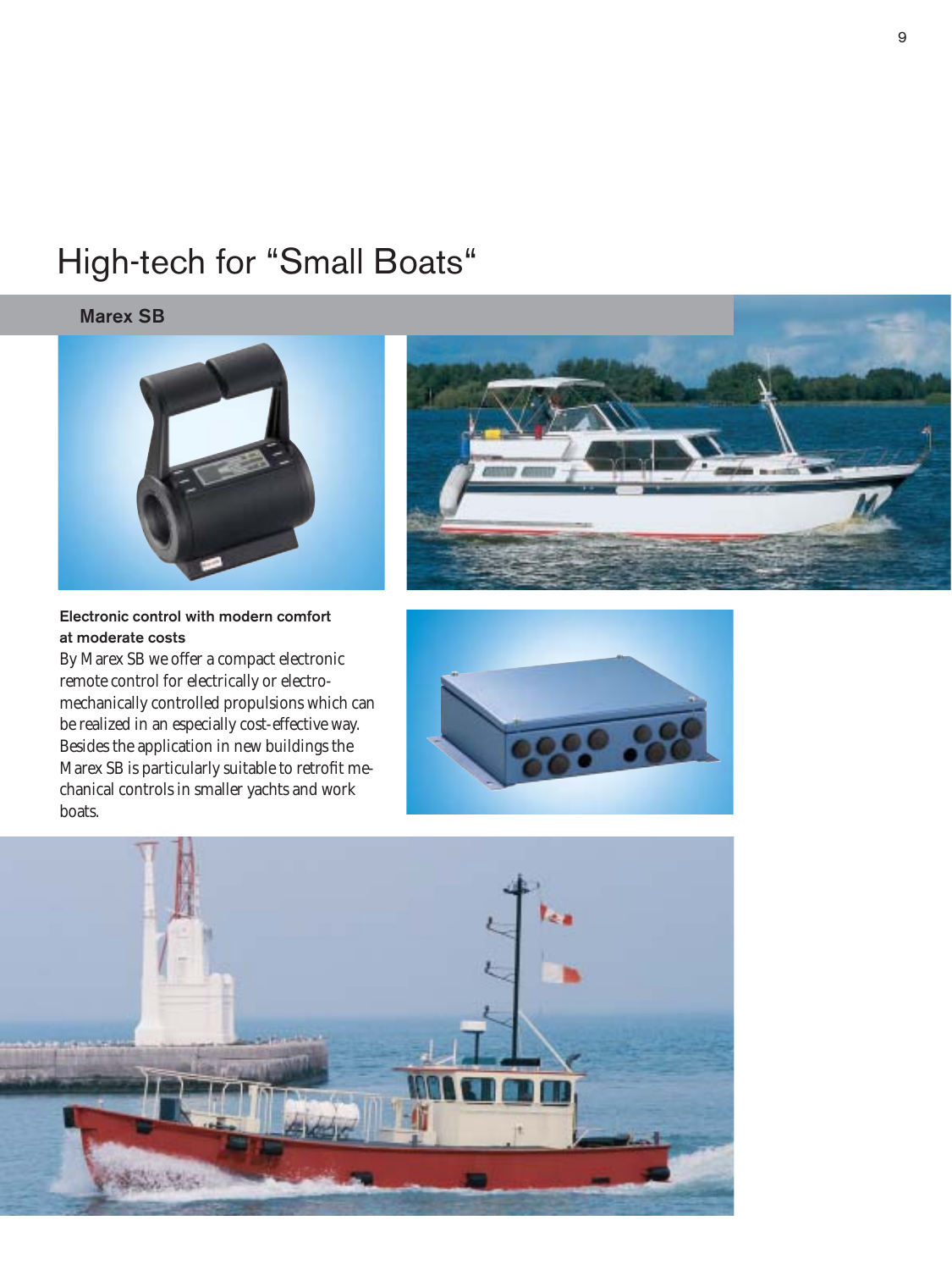## Where quality is launched

It is our philosophy that only by combining all important work processes in our own company we can guarantee the customer with a clear conscience a quality promise which meets the high demands of the shipbuilding sector. The result of this task are products known for their reliability and long life cycle.

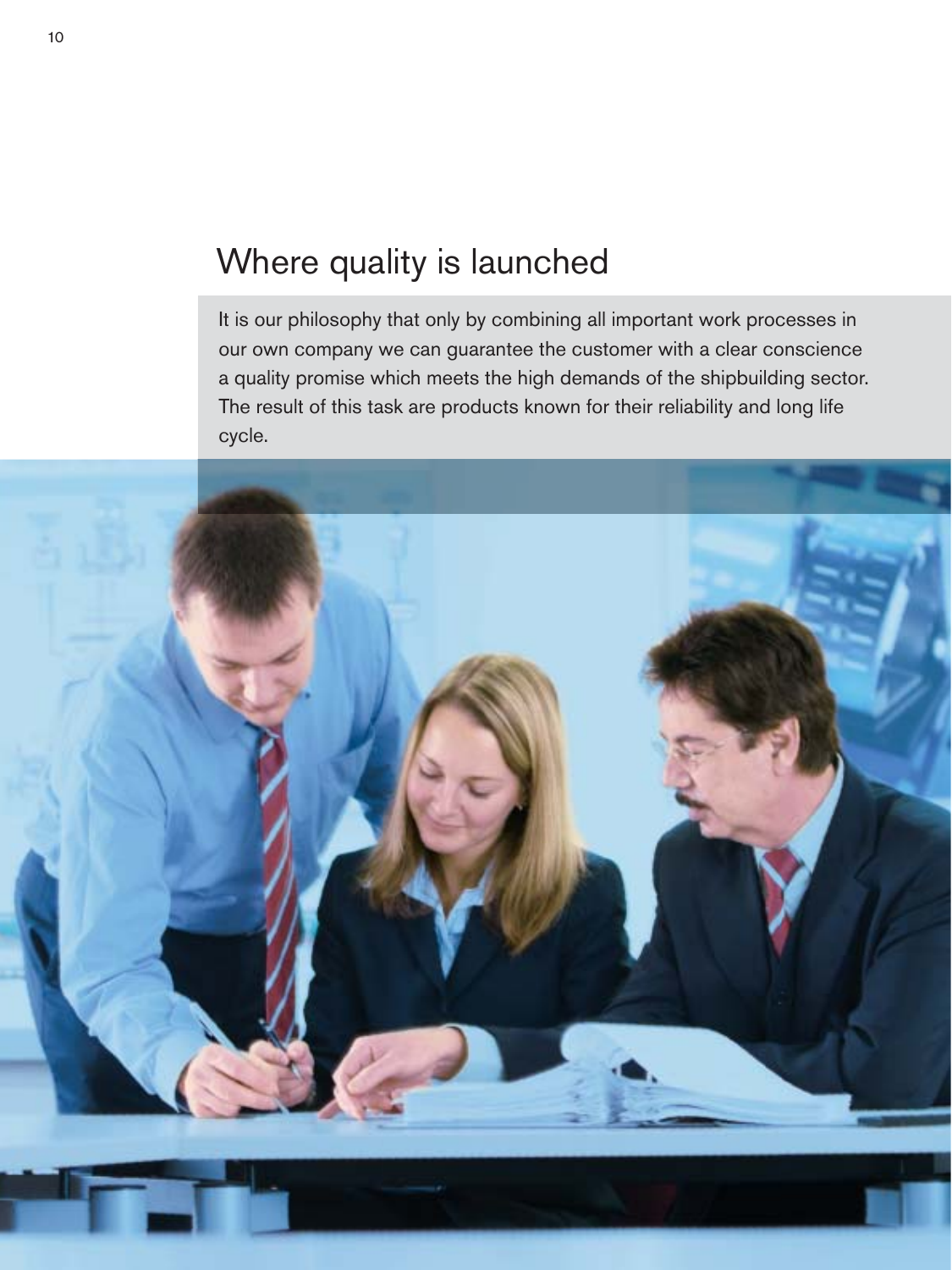### Rexroth: know-how up to the sea trial

### We design, layout and program ...

We design our devices with the latest 3D CAD systems as for instance ProEngineer. We layout the circuits of the electronic components ourselves.

We program our software in a structured way with the latest case-tools.

### We produce and test ...

During assembly and fine adjustments of our components and systems we trust in the skillful







hands of our employees with a subsequent 100 % check.



### System and product tests

The type approvals of independent, international classification societies are the acknowledgement of these efforts. Last but not least the committed performance of our employees is a guarantee for the high demand to our products. Besides intensive examinations we have physical tests and software tests for type approvals carried out as well by independent institutes.





We have our products

Germanischer Lloyd, Rina, Nippon Kaiji Kyokai, ABS, BV, LR, Korean Register, Russian Maritime Register,

certified by

Polski Register















11

Endurance test EMC test Vibration test Salt mist test